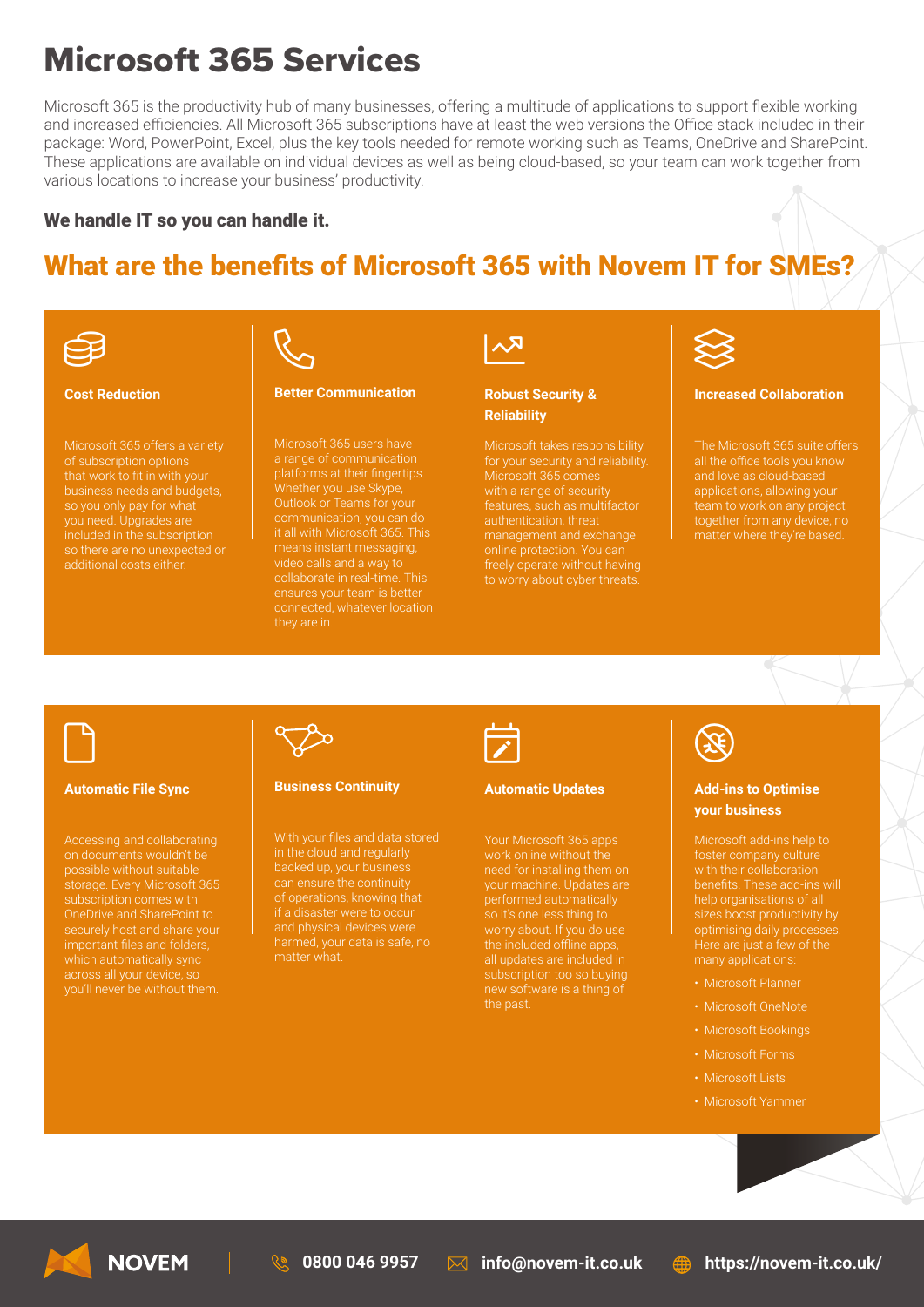The advantages of Microsoft 365 are limitless and can help your business grow and thrive. Leverage the myriad of applications Microsoft offers and give your team the tools they need to succeed.

# What's the right Microsoft 365 plan for your business?

There's a Microsoft 365 plan for every business from just a handful of users right up to enterprise-level solutions. Here are some of the most popular solutions for small and medium-sized businesses.

| <b>Microsoft 365</b>                                                                                                                                                                                                                                                                   | <b>Microsoft 365</b>                                                                                                                                                                                                                                                                                                                  | <b>Microsoft 365</b>                                                                                                                                                                                                                               |
|----------------------------------------------------------------------------------------------------------------------------------------------------------------------------------------------------------------------------------------------------------------------------------------|---------------------------------------------------------------------------------------------------------------------------------------------------------------------------------------------------------------------------------------------------------------------------------------------------------------------------------------|----------------------------------------------------------------------------------------------------------------------------------------------------------------------------------------------------------------------------------------------------|
| <b>Basic</b>                                                                                                                                                                                                                                                                           | <b>Standard</b>                                                                                                                                                                                                                                                                                                                       | <b>Premium</b>                                                                                                                                                                                                                                     |
| Basic is perfect for business                                                                                                                                                                                                                                                          | Standard is best for                                                                                                                                                                                                                                                                                                                  | Premium is ideal for any                                                                                                                                                                                                                           |
| with between 1 and 10                                                                                                                                                                                                                                                                  | businesses that need access                                                                                                                                                                                                                                                                                                           | SMEs wanting to take                                                                                                                                                                                                                               |
| employees as it offers                                                                                                                                                                                                                                                                 | to a selection of tools to                                                                                                                                                                                                                                                                                                            | cybersecurity seriously.                                                                                                                                                                                                                           |
| the basic productivity                                                                                                                                                                                                                                                                 | work successfully both                                                                                                                                                                                                                                                                                                                | Premium offers greater                                                                                                                                                                                                                             |
| applications you need                                                                                                                                                                                                                                                                  | remotely and in the office.                                                                                                                                                                                                                                                                                                           | secure access to remote and                                                                                                                                                                                                                        |
| to create documents,                                                                                                                                                                                                                                                                   | Standard offers all premium                                                                                                                                                                                                                                                                                                           | office work, with the addition                                                                                                                                                                                                                     |
| spreadsheets and                                                                                                                                                                                                                                                                       | office applications across all                                                                                                                                                                                                                                                                                                        | of advanced cybersecurity                                                                                                                                                                                                                          |
| presentations.                                                                                                                                                                                                                                                                         | devices.                                                                                                                                                                                                                                                                                                                              | measurements.                                                                                                                                                                                                                                      |
| <b>Key features:</b>                                                                                                                                                                                                                                                                   | <b>Key features:</b>                                                                                                                                                                                                                                                                                                                  | <b>Key features:</b>                                                                                                                                                                                                                               |
| All the office apps you<br>know and love on web<br>and mobile.<br>Outlook online for<br>business professional<br>email and calendars.<br>OneDrive and SharePoint<br>for secure data storage<br>and file sharing.<br>Microsoft Teams for<br>seamless communication<br>and collaboration | Everything Microsoft 365<br><b>Basic</b><br>offers plus Publisher<br>and Access (PC only)<br>and Word, Excel and<br>PowerPoint desktop apps<br>Tools to build and<br>manage your entire<br>business. Such as<br>Microsoft Bookings to<br>manage appointments<br>and MileIQ to gain real-<br>time, accurate tracking<br>and reporting. | Everything Microsoft<br>365 Standard offers<br>plus Intune and Azure<br>Information<br>Protection.<br>Advanced cyber-threat<br>protection to keep your<br>systems and employees<br>safe from cyber-threats.<br>PC and mobile device<br>management. |